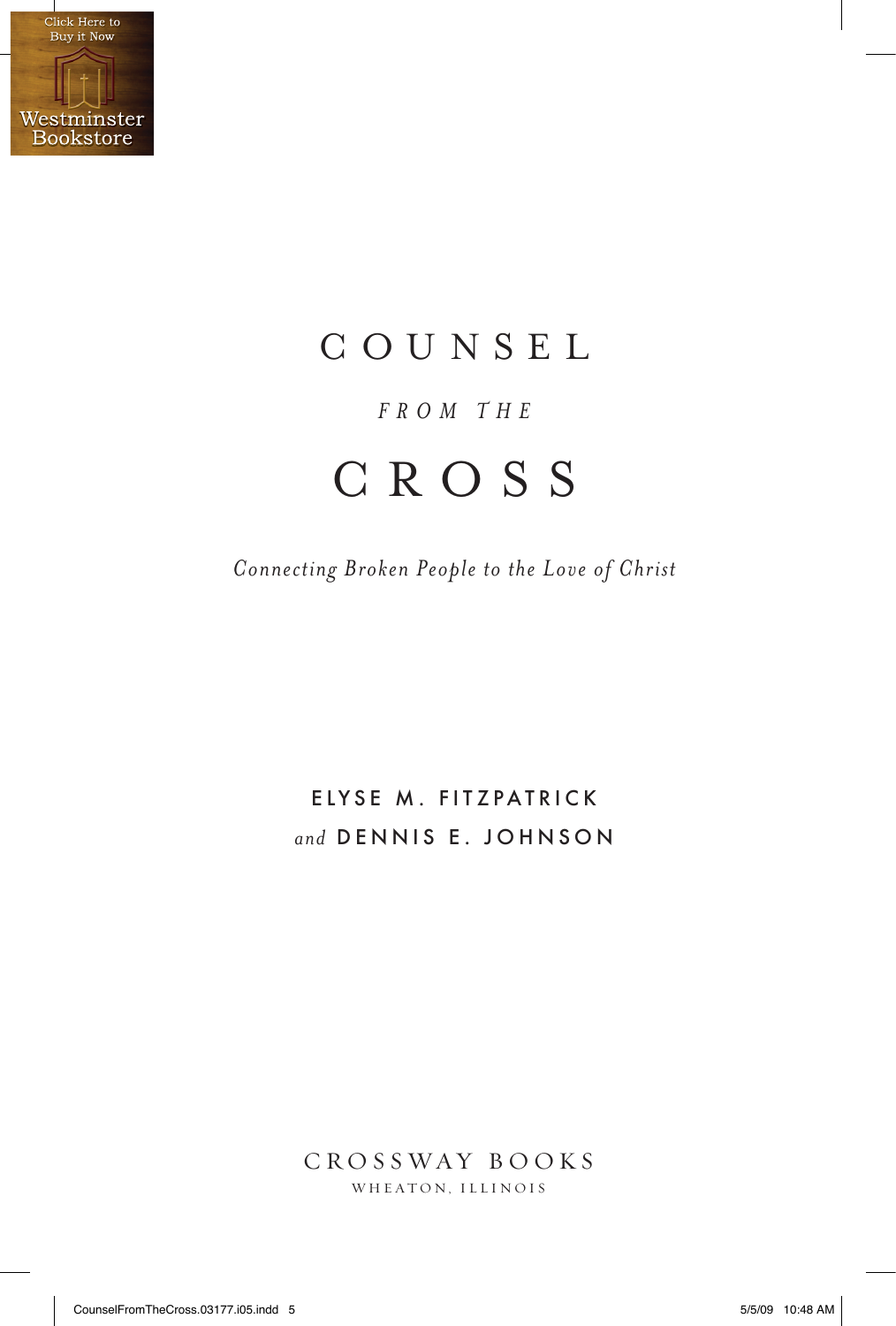*Counsel from the Cross: Connecting Broken People to the Love of Christ*

Copyright © 2009 by Elyse M. Fitzpatrick and Dennis E. Johnson

Published by Crossway Books

a publishing ministry of Good News Publishers 1300 Crescent Street Wheaton, Illinois 60187

All rights reserved. No part of this publication may be reproduced, stored in a retrieval system, or transmitted in any form by any means, electronic, mechanical, photocopy, recording, or otherwise, without the prior permission of the publisher, except as provided for by USA copyright law.

Cover design: Cindy Kiple

Cover photo: iStock

First printing 2009

Printed in the United States of America

Unless otherwise indicated, Scripture quotations are from the ESV® Bible (*The Holy Bible, English Standard Version*®), © 2001 by Crossway Bibles, a publishing ministry of Good News Publishers. Used by permission. All rights reserved.

Scripture quotations marked KJV are from the King James Version of the Bible.

All emphases in Scripture quotations have been added by the authors.

Trade paperback ISBN: 978-1-4335-0317-7

PDF ISBN: 978-1-4335-1125-4

Mobipocket ISBN: 978-1-4335-1226-1

#### **Library of Congress Cataloging-in-Publication Data** Fitzpatrick, Elyse, 1950–

 Counsel from the Cross : connecting broken people to the love of Christ / Elyse M. Fitzpatrick and Dennis E. Johnson. p. cm. Includes index. ISBN 13: 978-1-4335-0317-7 (tpb) 1. Counseling—Religious aspects—Christianity. 2. Bible—Psychology. I. Johnson, Dennis E. (Dennis Edward) II. Title. BR115.C69F58 2009 253.5—dc22 2008049984 VP 18 17 16 15 14 13 12 11 10 09 15 14 13 12 11 10 9 8 7 6 5 4 3 2 1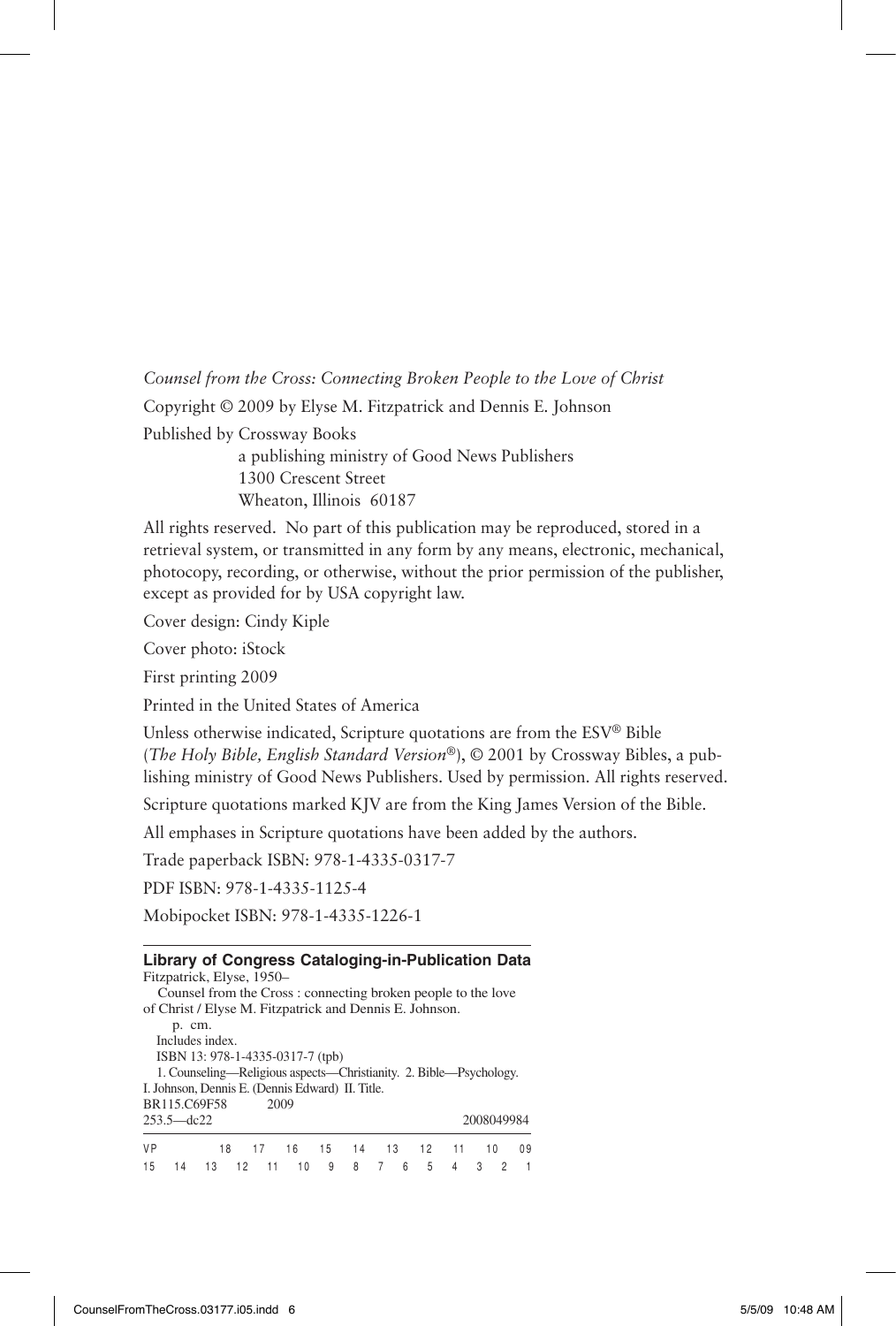To our children and their spouses, Eric and Susanne, Christina and Julien, Peter and Mandi, Laurie and Daniel,

*with the prayer that the Lord will continue to give them grace and wisdom as they nurture our grandchildren from the cross.*

#### **DENNIS**

### To pastor Mark Lauterbach and his wife, Rondi,

*with thanks for their friendship and for consistently reminding me of our Savior.*

Elyse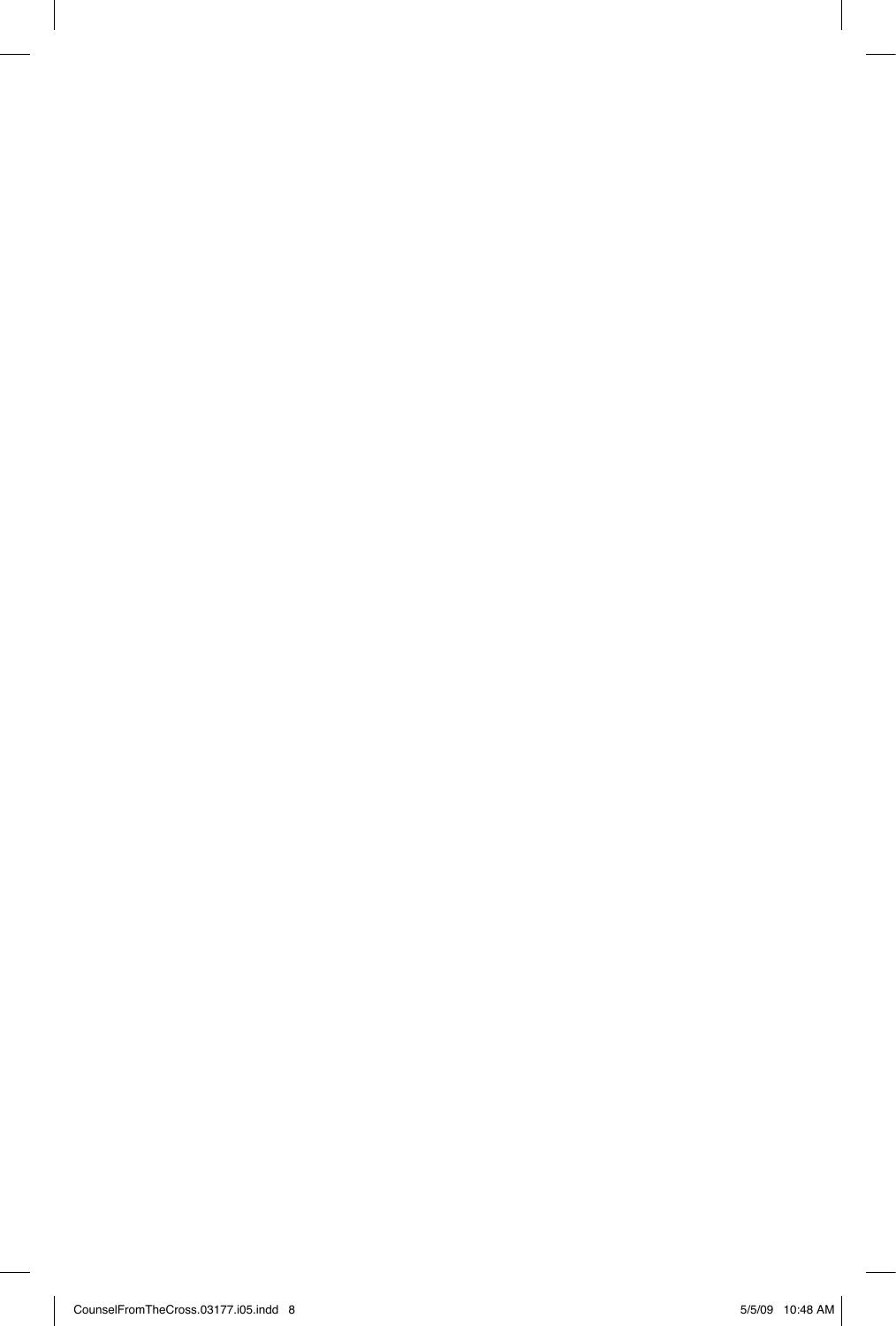# **Contents**

| Preface                                   |                                                                 | 11  |
|-------------------------------------------|-----------------------------------------------------------------|-----|
| Acknowledgments                           |                                                                 | 15  |
| Introduction                              |                                                                 | 19  |
| 1                                         | What Do You See?                                                |     |
| 2                                         | Seeing Your Savior                                              |     |
| 3                                         | God's Immeasurable Love                                         |     |
| 4                                         | God's Love and Our Hearts                                       |     |
| 5                                         | Gospel-centered Counseling                                      |     |
| The Gospel and Our Sanctification<br>6    |                                                                 | 111 |
| 7                                         | The Gospel and Our Emotions                                     |     |
| The Gospel and Our Relationships<br>8     |                                                                 | 151 |
| The Gospel Story and the Glory Story<br>9 |                                                                 | 169 |
|                                           | Appendix 1 Why Biblical Counseling?                             | 183 |
|                                           | Appendix 2 Scripture Passages by Topic for Use in<br>Counseling | 193 |
|                                           | Appendix 3 The Best News Ever                                   | 205 |
|                                           | Appendix 4 Psalm 78                                             | 211 |
| <b>Notes</b>                              |                                                                 | 217 |
| Index                                     |                                                                 | 231 |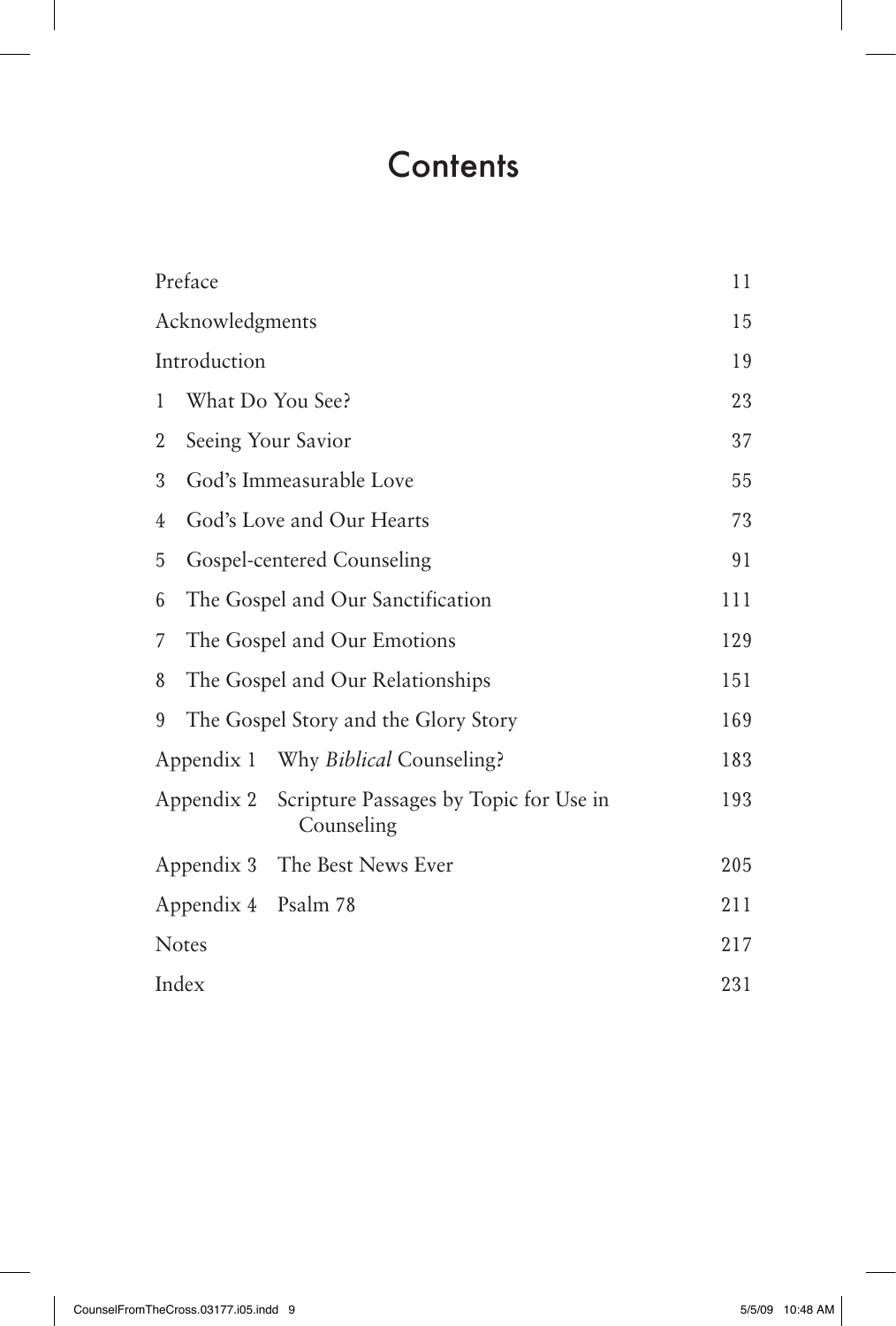# Introduction

## NINETEENTH-CENTURY Princeton theologian B. B. Warfield wrote:

There is nothing in us or done by us, at any stage of our earthly development, because of which we are acceptable to God. We must always be accepted for Christ's sake, or we cannot ever be accepted at all. . . . This is not true of us only when we believe. It is just as true after we have believed. It will continue to be true as long as we live. Our need of Christ does not cease with our believing; nor does the nature of our relation to Him or to God through Him ever alter, no matter what our attainments in Christian graces or our achievements in behavior may be. It is always on His "blood and righteousness" alone that we can rest.<sup>1</sup>

What did you think when you read the preceding quotation? Let us suggest a couple of possibilities. Did you think, "Of course I believe that it's only because of Christ that I'm accepted! Why bring that up again?" Or perhaps you think, "Yes, justification is wonderful. But I'm looking for a book about sanctification. Perhaps this isn't the right one for me." There's even a possibility that you were a little uncomfortable about the words "blood and righteousness," and you're wondering what they have to do with the brokenness you are feeling today.

In this book, we have collaborated to bring you a book that will take the truth of our acceptance before God by Christ's righteousness alone and make it practical as you live your everyday life. We know that there are already literally thousands of books on counseling topics, so why write another one? Is there anything to say that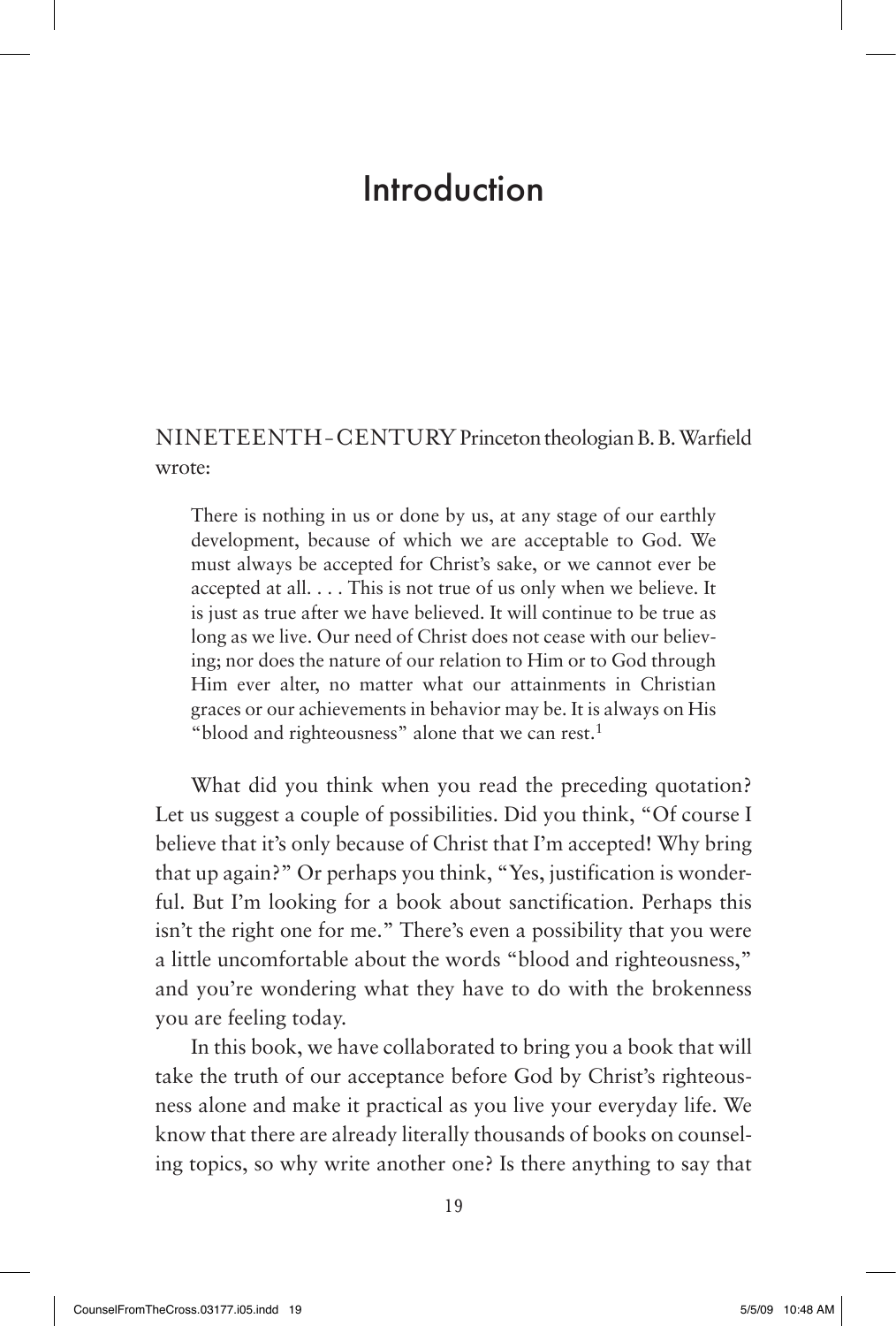#### *Introduction*

hasn't been said countless times over? Why talk about the gospel again when what people need is concrete advice for living? There are several reasons.

First, many Christians love Jesus and the gospel but just don't know how his incarnation, sinless life, substitutionary death, bodily resurrection, ascension, and reign ought to impact them in the "real world." When I (Elyse) asked a friend of mine how the resurrection should impact troubles she was facing, she replied, "I suppose that it should but I just don't know how." We've written this book for everyone who can echo that thought, for those who say, "We know that Jesus should matter more than he does; we just don't know how to make that happen."

Some of you are feeling weak and broken right now and you are wondering if what you need will indeed be found in hearing the gospel message again. We can tell you with greatest assurance that the answer is a resounding yes! Everything we need is found in Jesus Christ, in some aspect of grace or beauty or suffering or glory that he demonstrates for us.

"But," you might be thinking, "I've heard that message before, and I'm still struggling." Yes, perhaps you have heard and believed the message before, but can you tell us how his ascension thrills and comforts you right now? If you can't answer that question, don't be discouraged. Most of us have never even considered it. But there is great hope in the ascension, and we will show you why.

Second, we focus on gospel truths for the sake of Christians involved in helping ministries who want to see how the Bible and, in particular, the gospel of Jesus Christ can help others who are suffering. For instance, does the Bible address the blight of pornography or the darkness of depression? If so, how? Does the gospel speak to men and women with broken hearts and broken marriages? What does Jesus' sinless life mean when your friend discovers that her husband has filed for divorce?

Third, restating gospel truth is vital for brothers and sisters who identify themselves as "biblical" counselors and who are already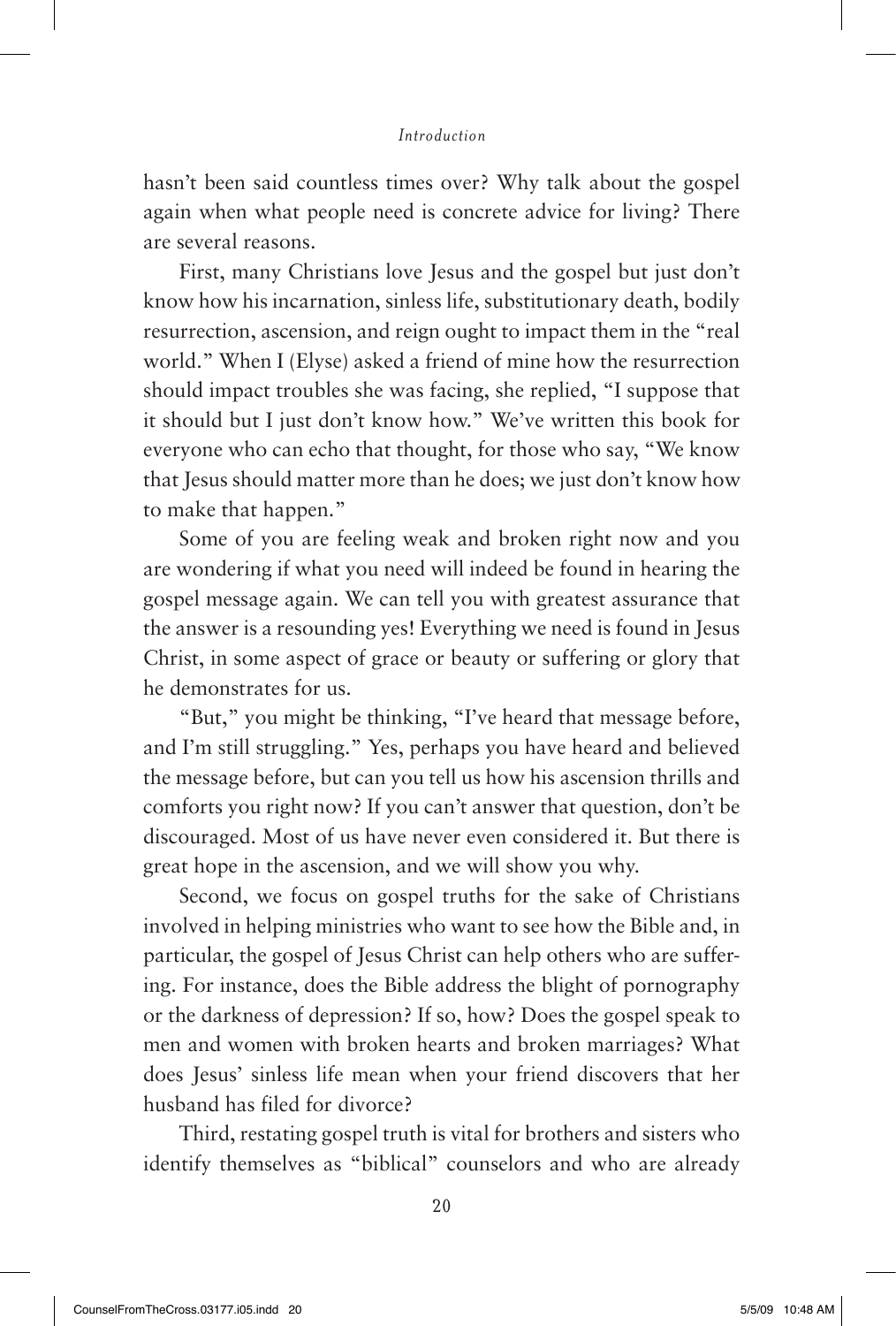#### *Introduction*

convinced of the sufficiency of Scripture to answer life's problems. To these dear friends we are issuing a gentle call to remember Jesus and the declarations of the gospel. Biblical counselors have fought a long and difficult battle to call the church back to her confidence in the Word of God in order to effect change in the lives of God's people. This is a great good. But in our desire to bring Scripture to our friends and counselees, have we overemphasized the imperatives or obligations of Scripture but neglected the declarations or indicatives? This is a question every biblical counselor should ask him- or herself. Only you know if, in your desire to help others grow in godliness, you have left Jesus behind.

And finally, we tread again the ancient gospel paths as a gift for all believers who love their Savior and want to spend time savoring him. Many of us are so caught up living the Christian life that we are in need of a little visit with him. So here you are. Go ahead; remember how much he loves you.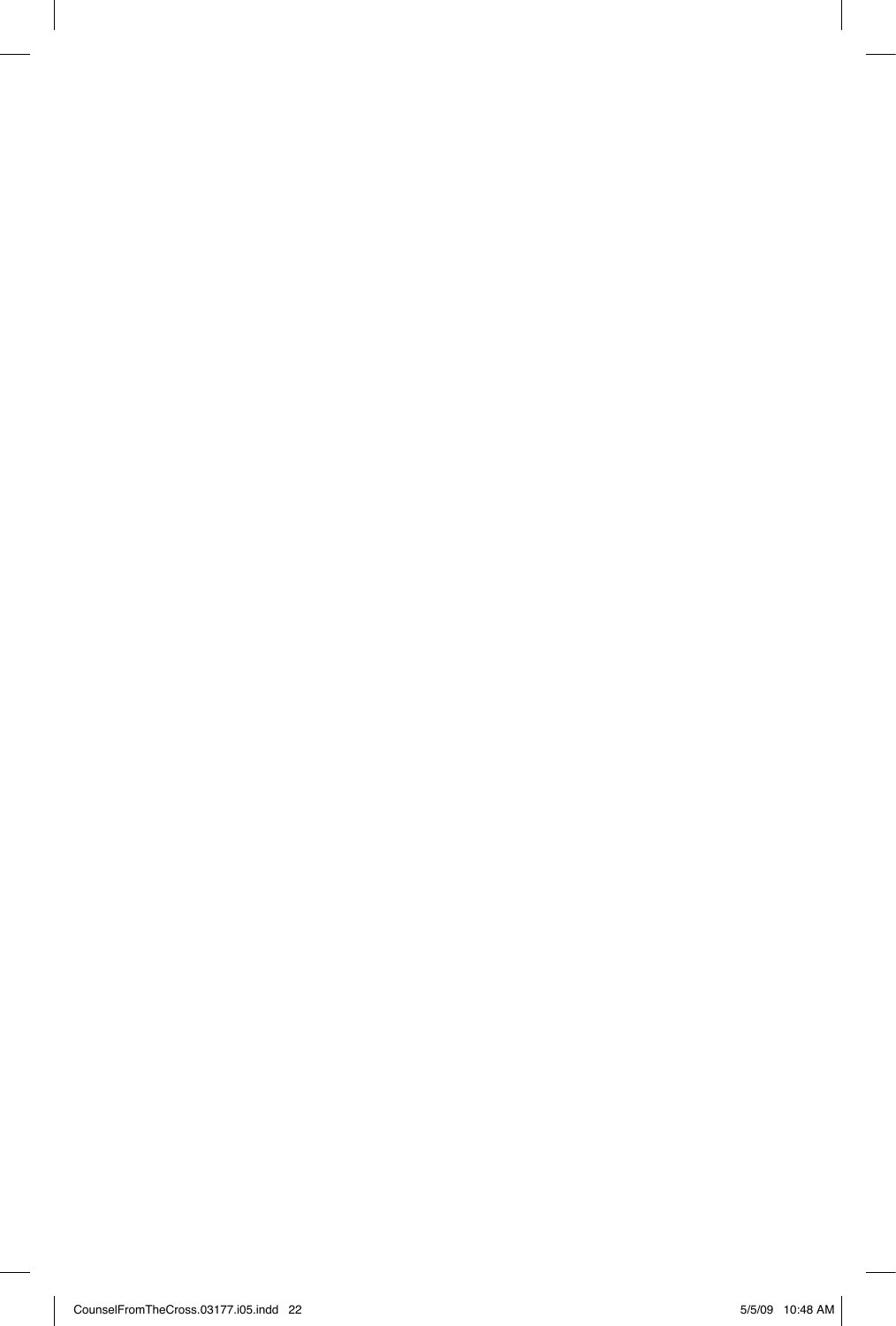#### C H A P T E R O N E

# What Do You See?

*Therefore be imitators of God, as beloved children.* Ephesians 5:1



I (ELYSE) HAVE LIVED less than a quarter of a mile from Interstate 15, one of the busiest freeways in California, for about eight years now, and because of that I've had firsthand experience with what is commonly referred to as "white noise." Although this busy freeway is so very nearby, I'm rarely aware of it; its persistent hum has become background noise to me. Of course, if there is a semi rolling down the stretch near my home and the driver lets his foot off the accelerator, I'll hear the popping of his engine, but generally speaking I don't even know that the freeway is there. It has become white noise, and I'm glad that my brain tunes it out, because at my age I don't need any more distractions.

While I am thankful for this innate ability to ignore unimportant, repetitive sound, I'm afraid that we don't do a very good job differentiating between what we need to pay attention to and what can be safely ignored. To be more specific, I fear that familiarity with certain biblical concepts is liable to make them seem insignificant to us. I'm afraid that we unintentionally strip certain concepts of importance and prominence and relegate them to the category of white noise —we recognize they are there, but we just don't pay much attention to them.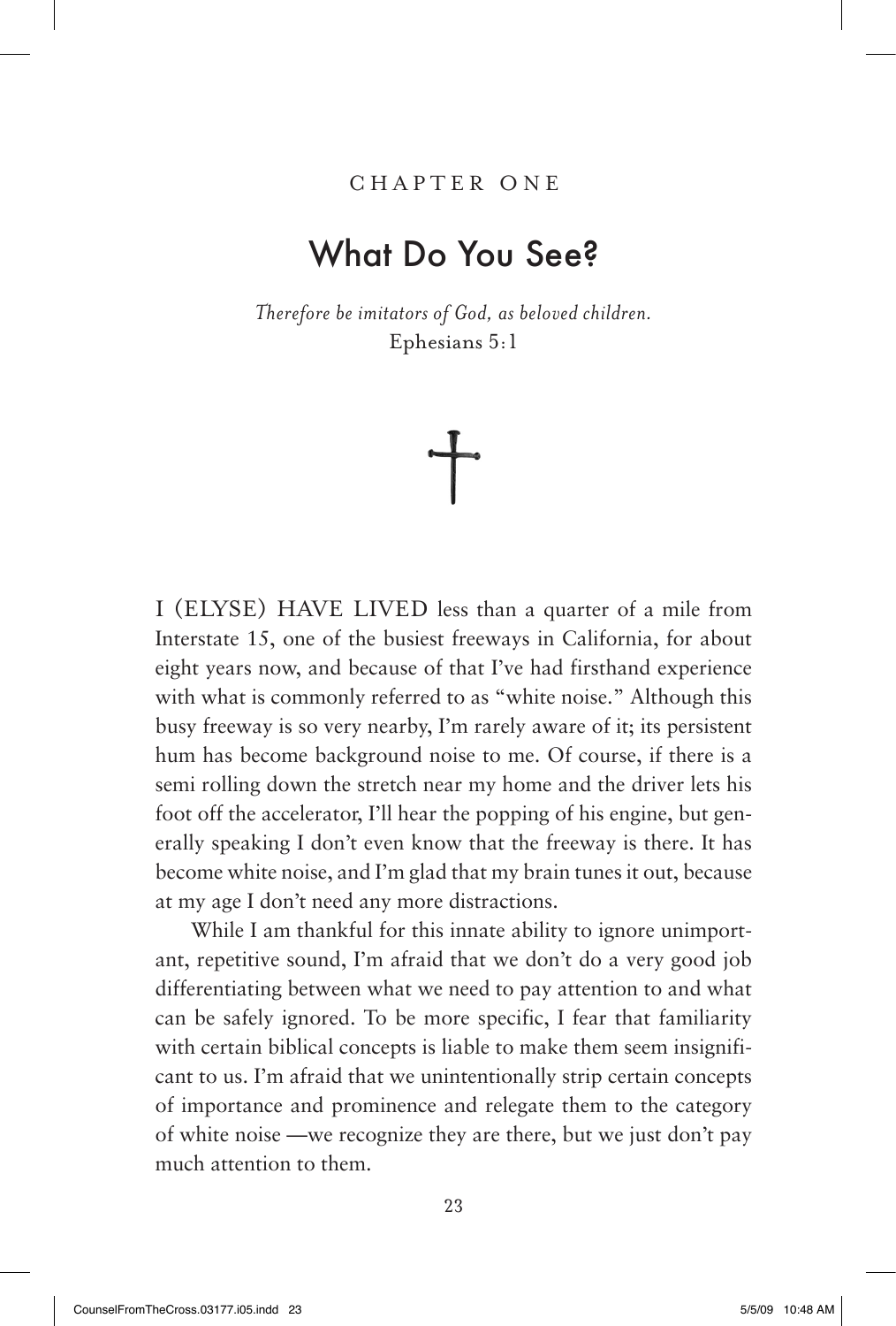### WHAT ARE YOU AWARE OF?

Please look again at the verse with which I opened this chapter, Ephesians 5:1. Now, let me ask you a question: What do you see? When you read those eight words, what were you most impressed by? Close your eyes for a moment and try to recall its message.

If you are familiar with the New Testament, you might have recognized the passage and were probably most aware of the command to imitate God, both because a command to imitate God is astonishing and because it's not something most of us would think we have mastered. Of course, we realize that there are other words in the verse—"therefore" and "as beloved children"—but because we think we have already understood or mastered the truth that God forgave us (4:32, to which "therefore" points), and that we are his beloved children, we gloss over them. The "therefore" and "as beloved children" are white noise to our spiritual ears. We filter these words out; they have become irrelevant. And when that happens, it changes the message of the verse and, ultimately, of the entire Bible.

When all we see in Ephesians 5:1 is the command to imitate God, our thoughts will turn inward onto ourselves, our efforts, and our record. If we fancy ourselves serious Christians and all we see in this verse is our duty, then we will probably spend a few moments thinking that we need to be more conscientious about obedience. *Oh, yes, yes, I can see that I need to try harder at imitating God*. Or, if we are painfully aware of our ongoing failure to be godly, despair will flood our hearts and we will feel confused and overwhelmed by such a command. *Imitate God? How could I ever possibly do that? I'm already such a failure!* However, if you are someone who helps others apply Scripture to their lives, you might immediately think, "Now, there's a verse I could use with so-and-so!" thereby deflecting the command off of yourself.

You see, if certain concepts in Scripture have become white noise to us, it will be all too easy to read a verse like Ephesians 5:1 and see only its obligations. I, too, can see myself using the verse to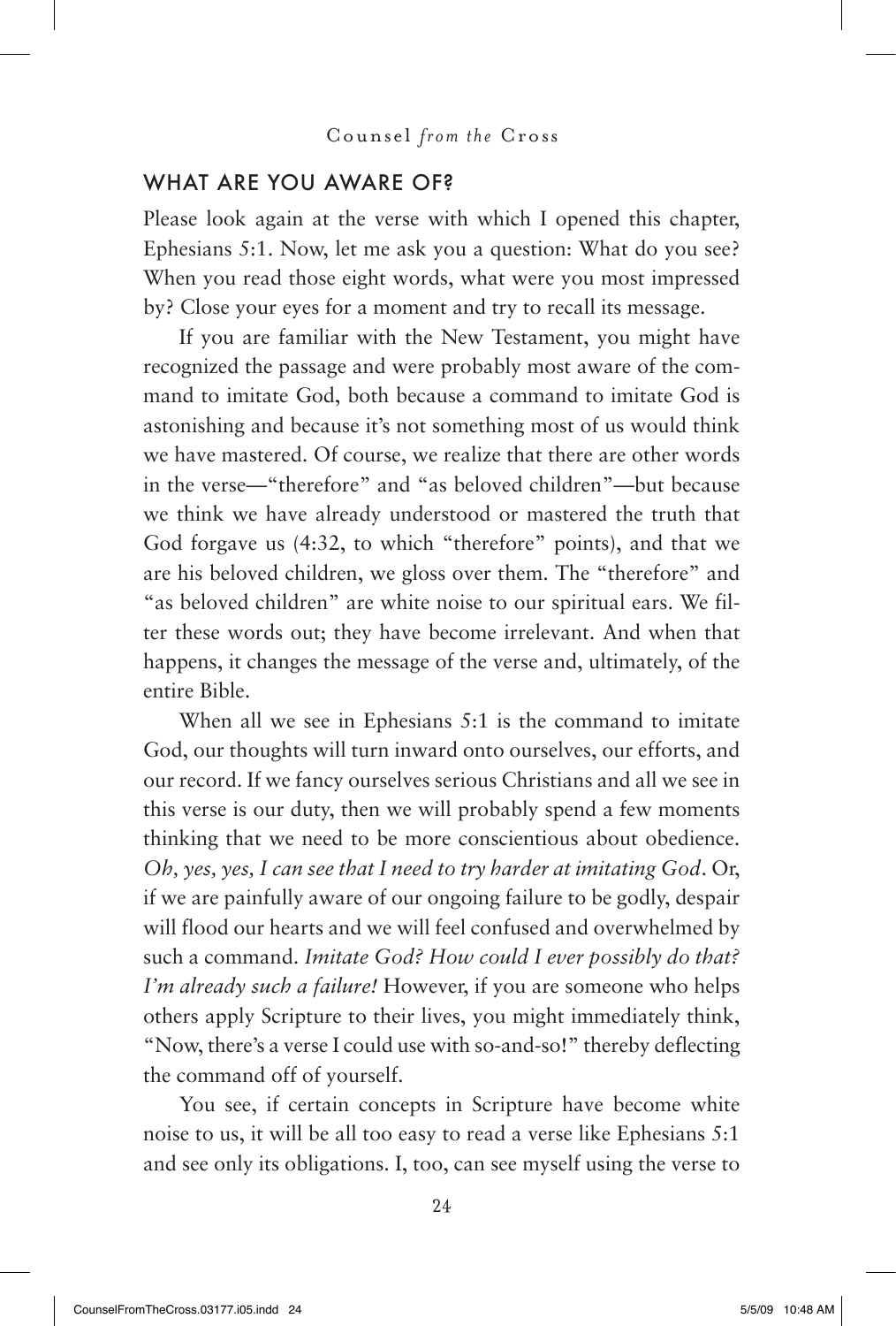#### *What Do You See?*

develop a list of the attributes of God and then making a plan to implement those attributes in my daily life. *God is holy, merciful, righteous and just*. *This month I will concentrate on being holy*. *I'll research what it means and then I'll try to implement it in my life*. *Next month I'll* . . . Because I'm like you, if you asked me what I saw in that verse I would tell you, "We're called to imitate God."

Our propensity to disregard the familiar can be so very detrimental to our faith. When the rest of the verse, "therefore" and "as beloved children," has become white noise to our spiritual ears, we will quickly gloss over it without stopping to consider why it's there or what it's meant to tell us. We won't think to ask why the Holy Spirit positioned such a daunting command in the context of such familiar words. Instead, we will be quick to strip out the familiar and boil down Scripture to a tidy little take-away list of do's and don'ts.

What actually gets relegated to this position of irrelevance is nothing less than the glorious gospel of Jesus Christ, nothing less than Jesus' accomplishments through his incarnation, sinless life, death, resurrection, and ascension. Because we are so familiar with the gospel message, it gets shoved to the periphery of our spiritual consciousness and becomes nothing more than words to be remembered at Christmas and Easter. The truths represented by "therefore" and "as beloved children" are like the constant din of the Interstate 15—unless someone draws your attention to them, they just don't register.

When we lose those truths, what takes center stage in our awareness? We do, of course. When we lose the centrality of the cross, Christianity morphs into a religion of self-improvement and becomes about us, about our accomplishments, and about getting our act together. We become people who ask WWJD (What *would*  Jesus do?)<sup>1</sup> without ever considering the gospel or WDJD (What *did* Jesus do?). Although most of us recognize that Jesus' work is somehow tied to our work, we don't know quite how or why. For instance, if I asked you how the ascension informs and impacts your life today, would you be able to tell me?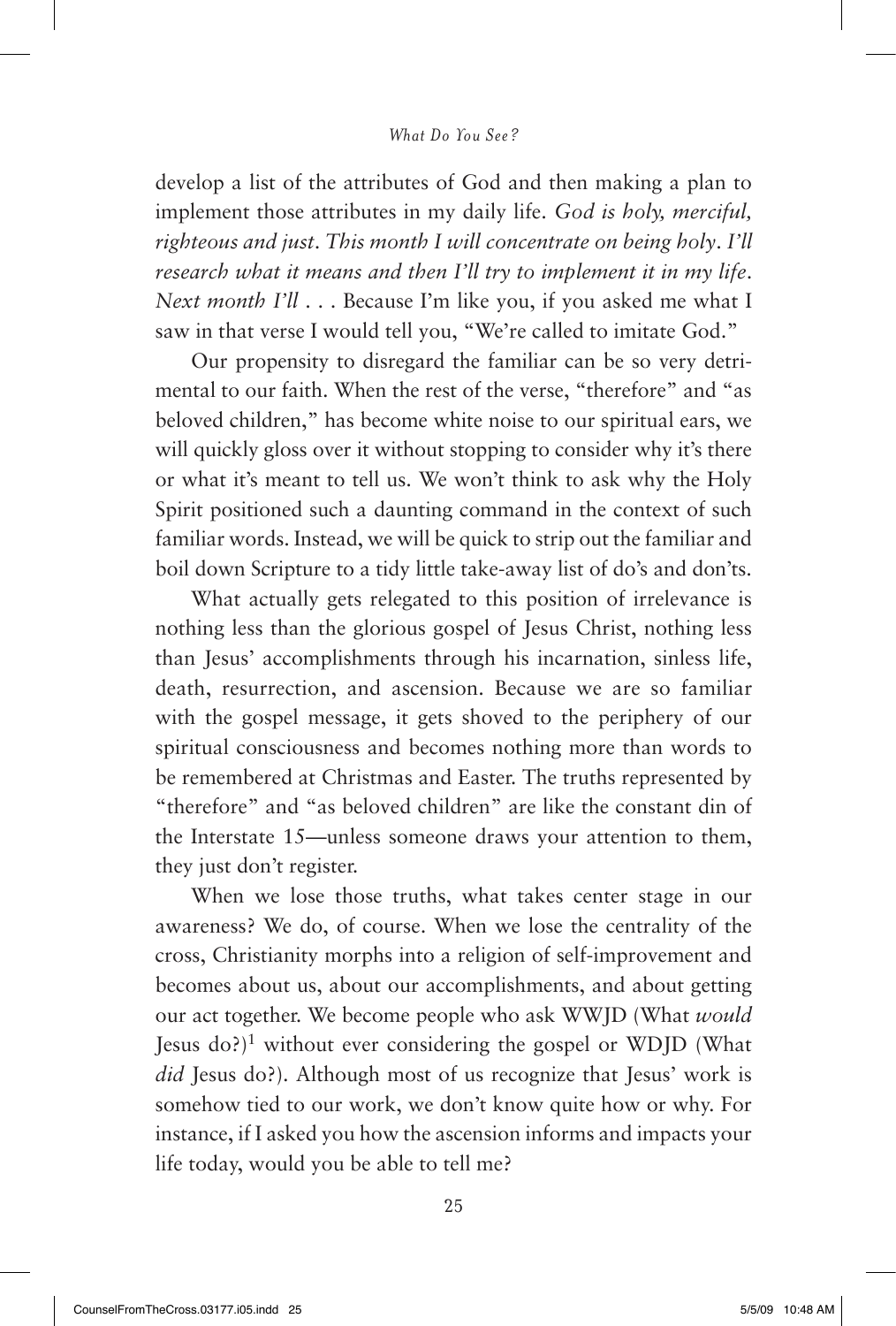#### Counsel *from the* Cross

To illustrate how detrimental it is to push gospel declarations out to the margins of our awareness, let's see what "therefore" and "as beloved children" from Ephesians 5:1 tell us.

### YOU ARE FORGIVEN

Ephesians 4:32, the verse that immediately precedes Ephesians 5:1, reminds us of a wonderful truth: *God in Christ has forgiven us*. When Paul commands Christians to imitate God, he does so in light of a very specific divine action: "God in Christ forgave you." What he is saying is this: *because* you have already been forgiven, you can and should imitate God. *Because* God has already declared that he will not hold your sins against you, you can adopt this attitude of grace with others. That's why Ephesians 5:1 begins with "therefore": "Therefore be imitators of God, as beloved children." The "therefore" is a gospel declaration, meant to comfort, encourage, and inform you *before* you get to the gospel obligation, "be imitators of God."

You might be wondering why it is so important to hear yet again what Jesus has already done. After all, haven't we heard that message before? Why would we need to hear it again? We need to hear it again because if we have forgotten his work on our behalf, it will skew the way we think of him, the way we think of ourselves, and the way we think of others. In addition, we will miss the emphasis on imitating God's forgiveness that this verse is meant to communicate, not just a generic imitation of Godlike qualities but a specific imitation of his forgiveness.

#### HOW WE THINK OF HIM

If we forget God's generous, overwhelming grace in forgiving us, we will think of him as a "hard man, reaping where [he] did not sow, and gathering where [he] scattered no seed" (Matt. 25:24). We will have low thoughts of him. We will see him as a harsh taskmaster, exacting rigorous, impossible obedience from us and being disappointed and angry with us when we (predictably) fail to meet his expectations. We will assume that God continues to hold our sins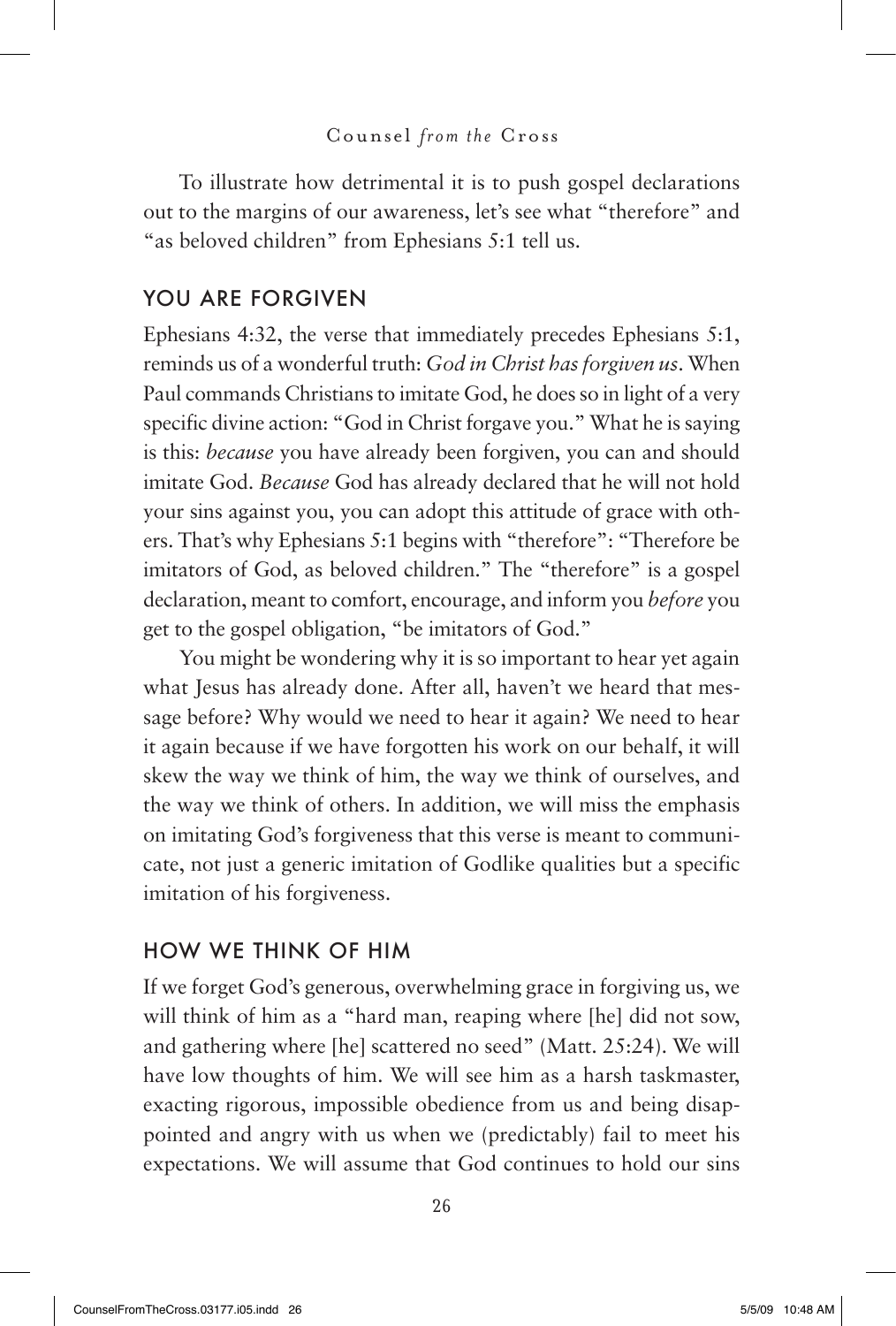against us and that he is tallying up all the ways in which we fail. When we fail to savor his astonishing mercy, he will morph into a satanic caricature in our minds, a Pharaoh, demanding that we make bricks without straw. In response, we will be bound to hide our talent in the ground for fear of greater failure or harsher rebuke and then grudgingly return it to him when we have to (Matt. 25:25).

#### HOW WE THINK OF OURSELVES

If we forget that we are forgiven by God because of his Son's sacrifice, we will see ourselves as slaves trying to earn his goodwill and make up for past miscues rather than as forgiven children. We will be afraid to try to obey because we know we are bound to fail. If God is like Pharaoh, he won't be touched by our halting efforts at obedience. We will be afraid to persevere because we'll know that we are doomed from the start. Why bother trying? We will be void of the love for him that is meant to motivate and fuel all our attempts at obedience. We will become lazy, unbelieving servants (Matt. 25:26).

### HOW WE THINK OF OTHERS

If in our sight God becomes a caricature of Pharaoh, then our brothers and sisters in Christ are nothing more than fellow slaves who had better pull their weight. If God seems harsh and demanding, unforgiving and exacting, then that is exactly how we will treat others. Forgive them for sinning against us? Well, maybe, but only after we've gotten our pound of flesh, and they have proven that they are really sorry and have really changed. Why would we be generous toward them when God has been so demanding of us?

When we forget about God's lavish forgiveness, we will hate our Master, and we will oppress our fellow slaves. After all, it certainly wouldn't be right for them to get away without meeting Pharaoh's quota like we have to! We will demand strict obedience without forgiveness because that's what we imagine God has demanded from us. Forgetting that we are already forgiven will rob us of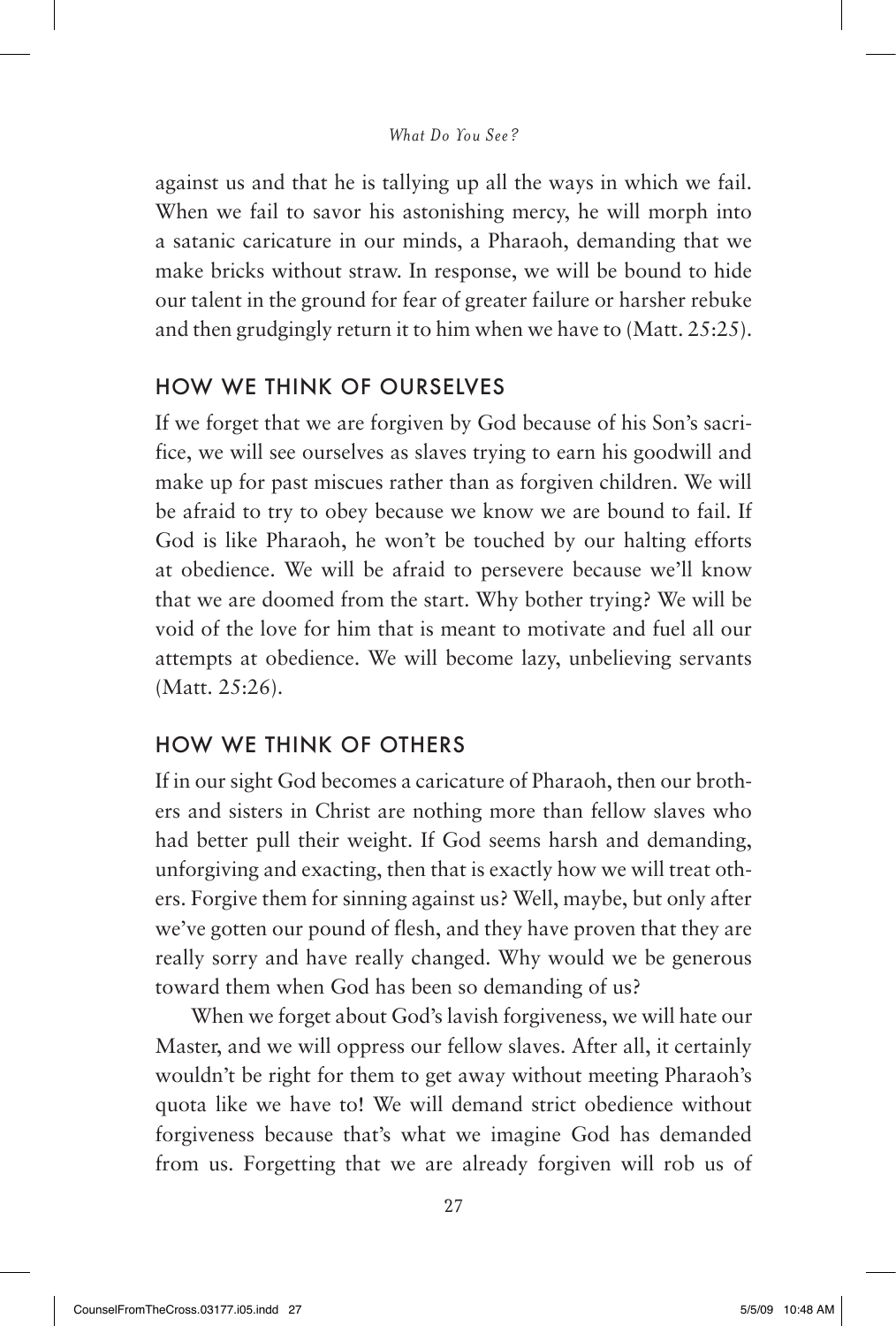those Christlike qualities of kindness, generosity, gentleness, and longsuffering. It will also rob us of the only acceptable motive for obedience: love. The gospel declaration embodied in the "therefore" makes all the difference in the world.

## YOU ARE BELOVED

After reminding us of God's mercy and forgiveness, Paul writes that we are to imitate God as *beloved children*. It is important that we remember that we are beloved children because beloved children function differently from houseguests or foster kids. Although guests or foster children may be welcomed into a family home for a time, everyone knows that they aren't really part of that family. A guest or foster child knows that he doesn't have the same access, inheritance, freedom, or assurance that a son or daughter has. He can't just run and jump on the father's lap and kiss his cheek and ask for treats. He knows that his position is tenuous and can change at any moment. He knows that he has to earn love and a place in the home.

God's disposition toward us is entirely different because we are beloved. He isn't simply tolerating us, regretting that he opened the door to the likes of us. No, we're *beloved*. This is the same word that the Father employed to describe his disposition to his Son; he referred to him as beloved or as his Beloved (see Matt. 3:17; 17:5; Eph. 1:6), and because of Christ's work on our behalf, so are we. Jesus himself said that his Father loves his people as he loves his Son (John 17:23). This is an astonishing truth. You are his beloved. *Beloved* is what your heavenly Father thinks of you. Does that make you want to be near him, to learn of him, and to be like him? Of course it does. If you are in Christ, he calls you his beloved.

Not only are we beloved, but we are also beloved children. All Christians have been irrevocably adopted and given full rights as God's sons. (In the grace of Christ, both women and men enjoy the privileged status of sons.) All the riches of grace and blessings of relationship with him are ours now; all that he has is ours by inheri-